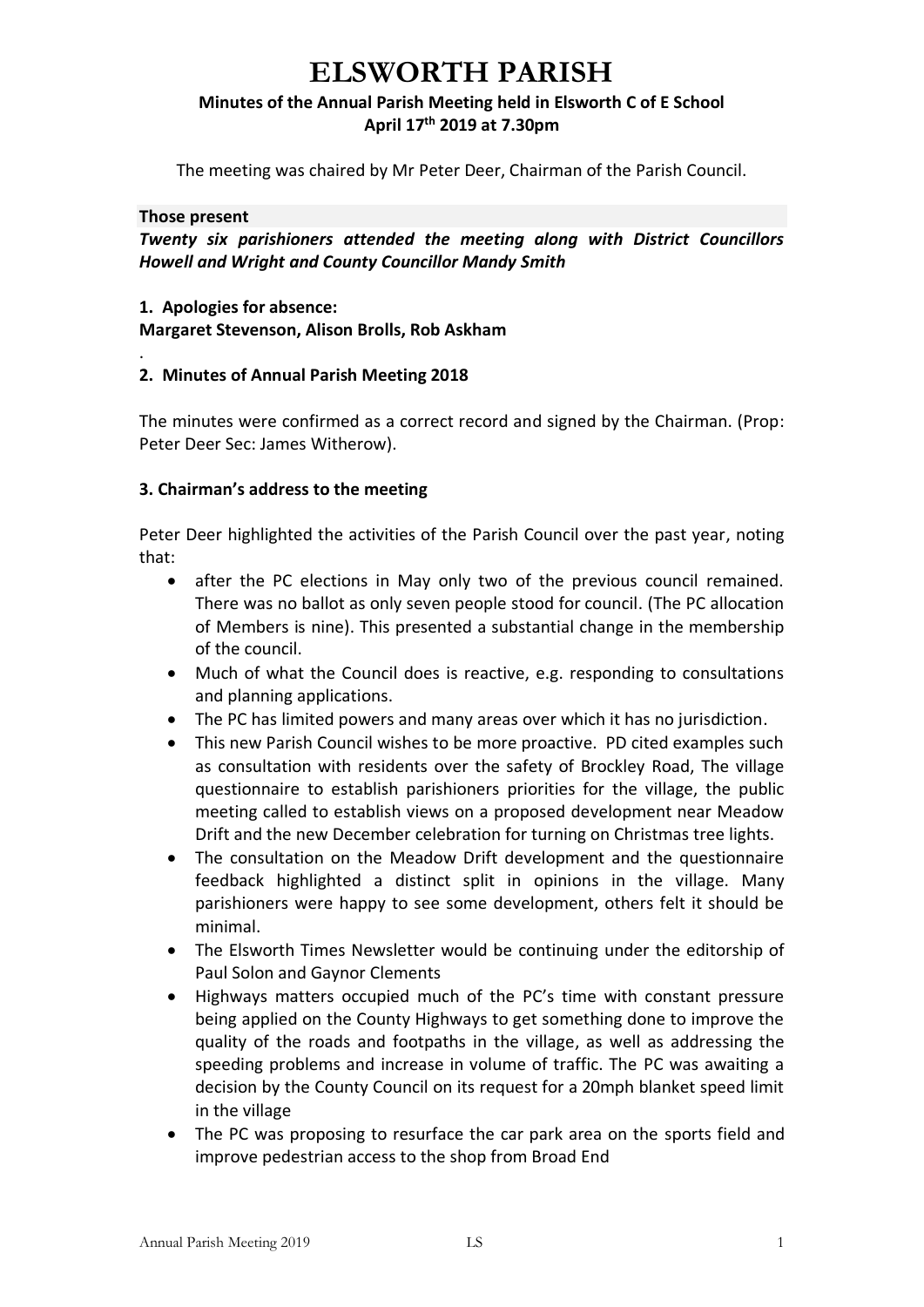# **ELSWORTH PARISH**

- Plans were being drawn up for improving the area around the village sign and the bus shelter
- The PC had offered to pay for the cleaning of the sports pavilion, but this was currently on hold as a response from the Sports Club would be received after their AGM
- The PC was supporting the volunteer litter pickers by paying for additional insurance to cover the volunteers on roads outside the 30mph limits.

### **4. Summary of Elsworth's income and expenditure for year ending March 31st 2019**

Liz Sim, the Parish Clerk, presented a summary of income and expenditure for the financial year ending March 2019, a copy of which is appended to these minutes.

#### **5 Question Time**

.

Rev Di Castiglione asked if the PC could make a contribution to the hire of the hall for its meetings. The Clerk responded that under the Local Government Act 1972 the PC was entitled to use the facility free of charge if there were no other buildings in the parish that were suitable for the meeting. The PC would take on board the request for financial assistance and consider possible funding for activates that would benefit the whole community of the village.

Sally Wilkins had written to the PC outlining the problem of parking on Broad end at school drop off and pick up times. This is becoming dangerous with the number of cars attempting to turn, is creating a build-up of fumes as parents leave their car engines running and is destroying verges which are run onto. Mrs Wilkins requested that the PC should look into this matter with relevant authorities and the school set up a traffic committee. PD responded that the PC was aware of this issue and would liaise with the village shop and the sports club about the possibility of parents possible in the car park on the sports field. It was noted that the school Head Teacher regularly writes about this problem in the school newsletter and requests parents to be considerate in all respects.

Rosemary Turner thanked the Clerk for the useful information emails that are circulated to parishioners.

She asked if the PC could contribute towards the repair if the Church gates which are in a bad state of repair. The Chairman responded that there were legal limitations to the PC's ability to help fund church property.

Mrs Turner asked if the PC was aware that the Glebe land had been offered to the District Council for development. Rev Di Castiglione commented that this was rapacious opportunism on the part of the Dioceseand that he was considerably disquieted by how the Diocese had reported this to the church. Cllr Wright responded that such offers of land were made when the DC called for sites when a local plan is commenced. There is no obligation on the DC to accept the sites. The DC currently has its 5.8year land supply so such an application from the Diocese was unlikely to succeed.